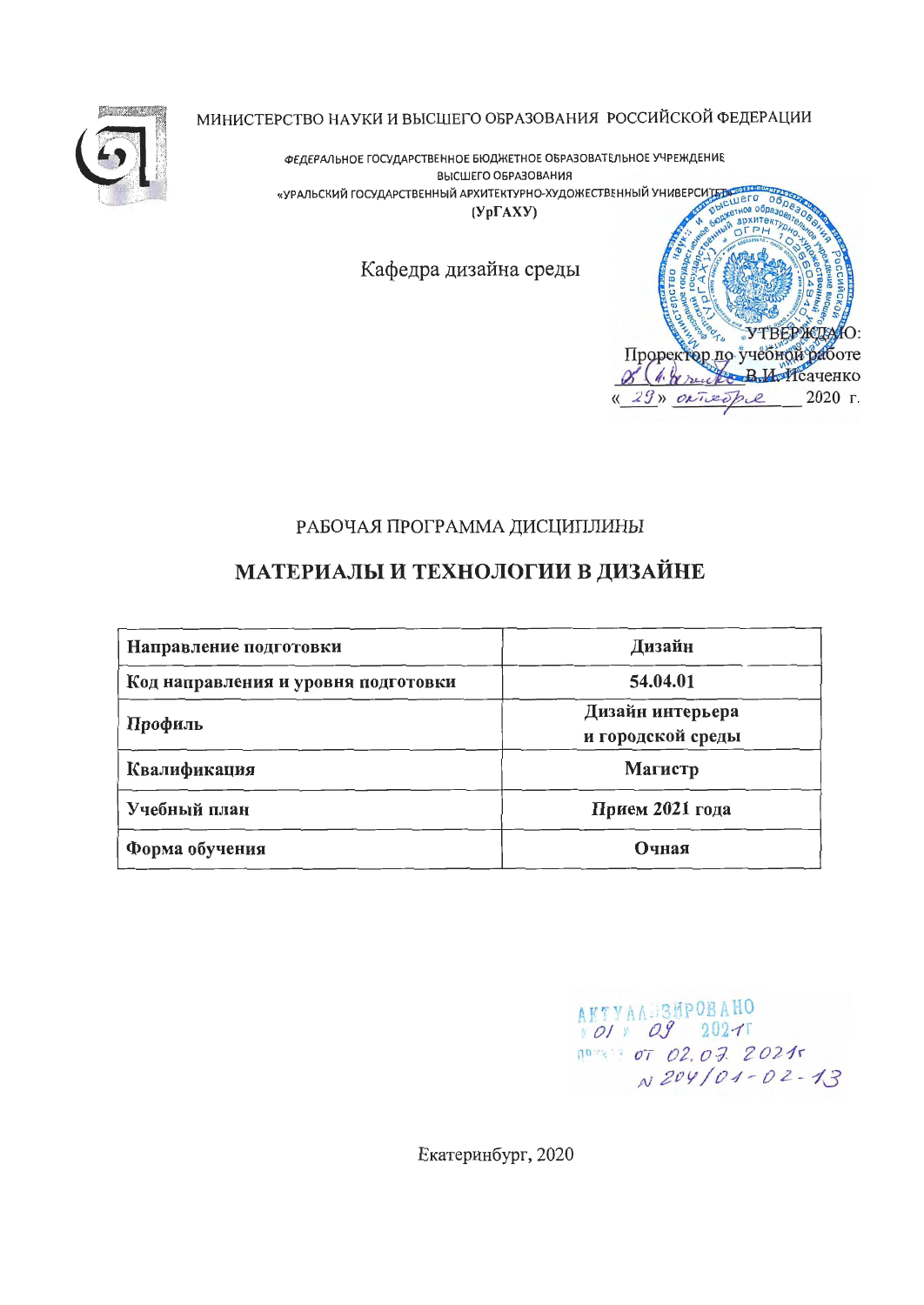#### ОБЩАЯ ХАРАКТЕРИСТИКА ДИСЦИПЛИНЫ  $\mathbf{1}$

# МАТЕРИАЛЫ И ТЕХНОЛОГИИ В ДИЗАЙНЕ

### Место дисциплины в структуре образовательной программы, связи с другими дисци- $1.1$ плинами:

Дисциплина МАТЕРИАЛЫ И ТЕХНОЛОГИИ В ДИЗАЙНЕ входит в часть образовательной, формируемую участниками образовательных отношений. Курс опирается на знания, приобретенные на дисциплинах «Дизайн-проектирование» (бакалавриат), «Типология форм архитектурной среды» (бакалавриат) и знания, приобретаемые на дисциплинах, изучаемых параллельно: «Дизайн-проектирование», «История и методология дизайна».

Лостигнутый в ходе изучения рассматриваемой дисциплины уровень профессиональной подготовки необходим для дальнейшего освоения сопутствующих и последующих дисциплин, базирующихся на приобретенных компетенциях: «Дизайн-проектирование», при прохождении производственной практики проектной, производственной практики преддипломной и при подготовке выпускной квалификационной работы.

### 1.2 Краткий план построения процесса изучения дисциплины:

Процесс изучения дисциплины включает лекции, практические занятия и самостоятельную работу. Основные формы интерактивного обучения: проблемный семинар и презентация реферата с дискуссией и разбором конкретных ситуаций. В ходе изучения дисциплины студенты выполняют реферат.

Форма заключительного контроля при промежуточной аттестации - зачет с оценкой. Для проведения промежуточной аттестации по дисциплине создан фонд оценочных средств.

Для проведения промежуточной аттестации по дисциплине создан фонд оценочных средств (представлен в п.8 настоящей программы). Оценка по дисциплине носит интегрированный характер, учитывающий результаты оценивания участия студентов в аудиторных занятиях, качества выполнения практический заданий и сдачи зачета.

### 1.3 Планируемые результаты обучения по дисциплине

Процесс изучения дисциплины направлен на формирование элементов следующих компетенций в соответствии с ФГОС ВО и ОПОП ВО по направлению подготовки 54.04.01 Дизайн:

|                |                        | Таблица 1                                    |
|----------------|------------------------|----------------------------------------------|
| Категория      | Код и наименование     | Индикаторы достижения компетенций            |
| компетенций    | компетенций            |                                              |
| Проектная дея- | ПК-3. Способен созда-  | $\Pi$ K-3.1                                  |
| тельность      | вать инновационные,    | знает современные социально востребованные   |
|                | социально востребо-    | творческие концепции в дизайне, стилевые на- |
|                | ванные дизайн-проекты  | правления, свойства материалов и современные |
|                | предметно-             | технологии, нормативные требования к дизайн- |
|                | пространственной сре-  | проекту и оформлению проектной документации  |
|                | ды с учетом современ-  |                                              |
|                | ных творческих, стиле- |                                              |
|                | вых концепций в ди-    |                                              |
|                | зайне на основе совре- |                                              |
|                | менных технологий      |                                              |

Планируемый результат изучения дисциплины в составе названных компетенций: Готовность к оценке технологичности проектно-конструкторских решений с учетом требований качества, надежности и стоимости материалов, используемых при создании дизайн-проекта.

В результате изучения дисциплины обучающийся должен: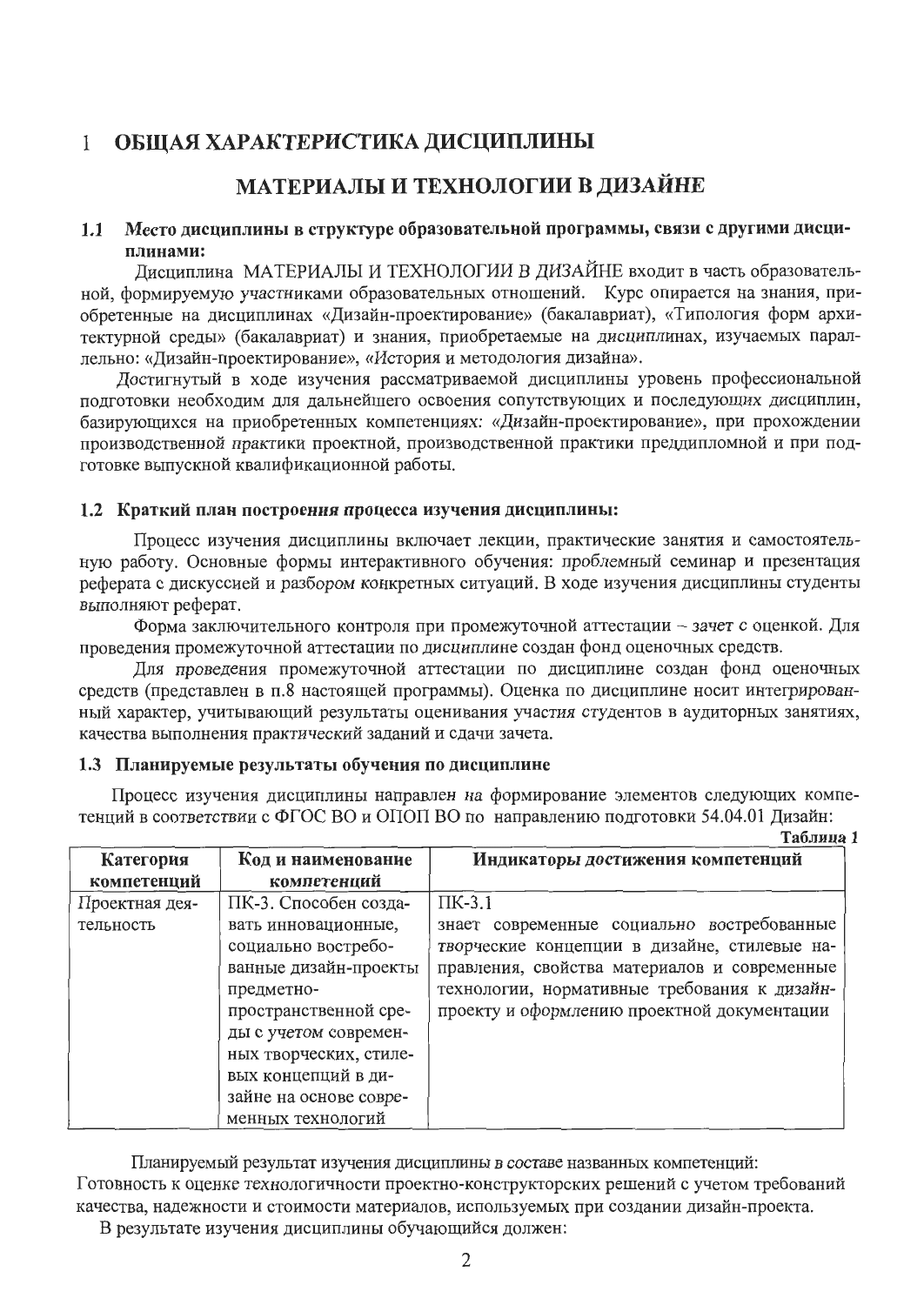Знать и понимать: свойства и характеристики современных материалов и технологий, используемых в интерьере, а также свойства и особенности современных материалов и технологий, применяемых в городской среде; основы технологических процессов выполнения изделий.

### Уметь:

а) применять знание и понимание особенностей современных материалов и технологий при выборе их для реализации своего проекта, уметь трансформировать художественные идеи в соответствии с особенностями применяемых материалов и технологий и внедрять их в практику; б) выносить суждения о технологичности проектно-конструкторских решений;

в) комментировать данные и результаты, связанные с областью изучения коллегам и преподавателю.

Демонстрировать навыки и опыт деятельности с использованием полученных знаний и умений в проектной работе (при выполнении заданий по дисциплине «Дизайн-проектирование») и в ходе подготовки выпускных квалификационных работ.

 $\sim$   $\sim$ 

## 1.4. Объем дисциплины

|                                      |                              |                |                          |             |                                        |                                             |                                        |                             |                            |                                         |                        |                          |                                   |                            |                                             |                                       |                                     | 1 аолица 2                               |                                                      |
|--------------------------------------|------------------------------|----------------|--------------------------|-------------|----------------------------------------|---------------------------------------------|----------------------------------------|-----------------------------|----------------------------|-----------------------------------------|------------------------|--------------------------|-----------------------------------|----------------------------|---------------------------------------------|---------------------------------------|-------------------------------------|------------------------------------------|------------------------------------------------------|
|                                      |                              |                |                          |             | Аудиторные за-<br>нятия                |                                             | Самостоятельная работа                 |                             |                            |                                         |                        |                          |                                   |                            |                                             |                                       |                                     |                                          |                                                      |
| Семестрам<br>$\overline{\mathbf{H}}$ | (3.e.)<br>единиц<br>Зачетных | (4ac)<br>Часов | Аудиторные занятия всего | E<br>Лекции | Семинары<br>Практические занятия (ПЗ), | $(\mathbb{H})$<br>занятий<br>виды<br>Другие | <b>8CC20</b><br>Самостоятельная работа | (KIT)<br>проект<br>Курсовой | (KP)<br>работа<br>Курсовая | (PTP)<br>работа<br>Расчетно-графическая | рафическая работа (ГР) | (PP)<br>Расчетная работа | $\widehat{\mathbf{e}}$<br>Pedepar | (HP)<br>работа<br>Домашняя | клаузура)<br>(acce,<br>работа<br>Гворческая | работе<br>контрольной<br>Подготовка к | зачету<br>экзамену,<br>Подготовка к | виды самостоятельных занятий<br>Другие 1 | аттестации по<br>Форма промежуточной<br>дисциплине*. |
| $\overline{2}$                       | 3                            | 108            | 36                       |             | 36                                     |                                             | 72                                     |                             |                            |                                         |                        |                          | 10                                |                            |                                             |                                       |                                     | 62                                       | 30                                                   |
| Ит<br>0 <sub>0</sub>                 | 3                            | 108            | 36                       |             | 36                                     |                                             | 72                                     |                             |                            |                                         |                        |                          | 10                                |                            |                                             |                                       | 0                                   | 62                                       |                                                      |

\*Зачет с оценкой - ЗО, Зачет-Зач, Экзамен - Экз, Курсовые проекты - КП, Курсовые работы - КР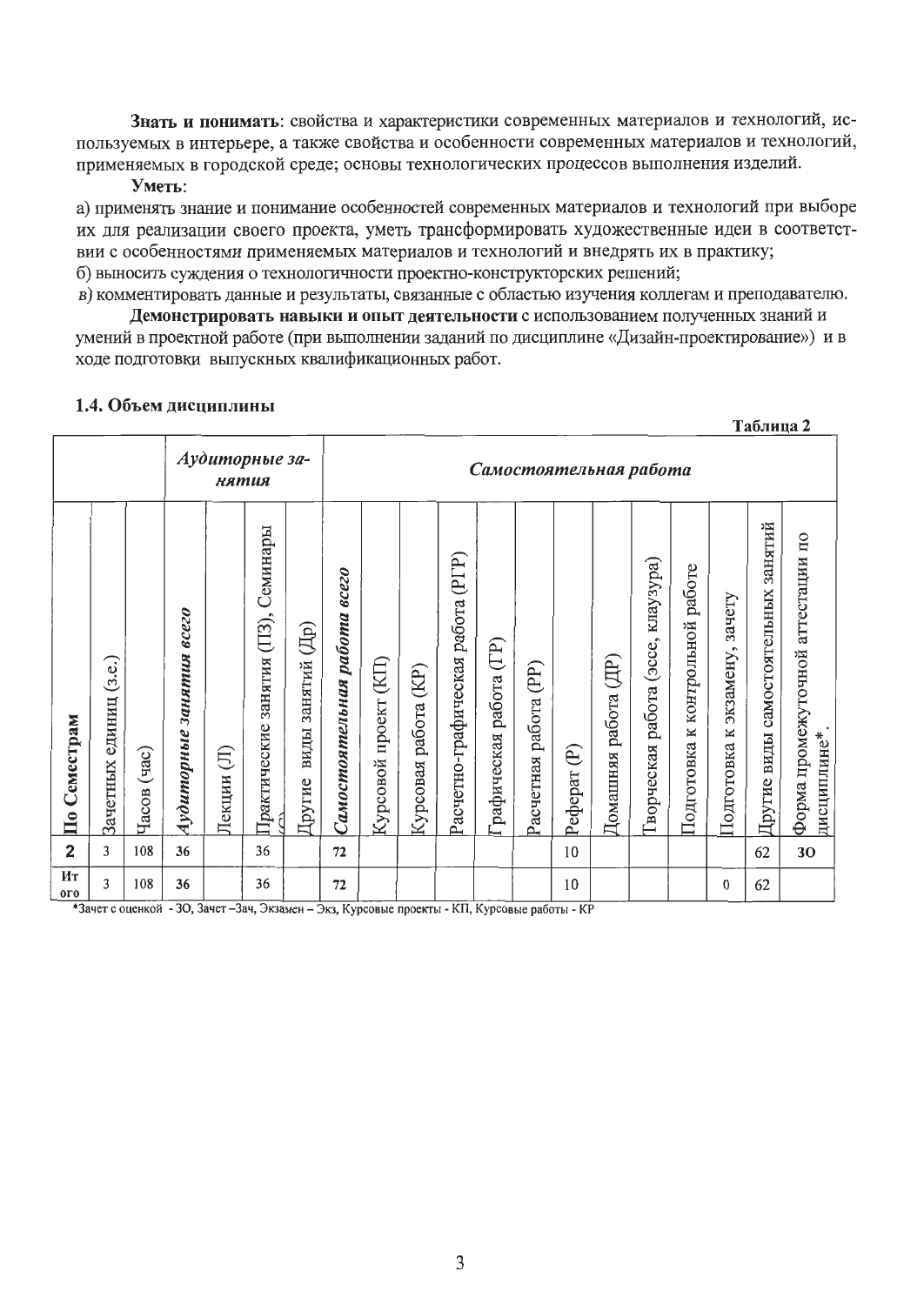# 2 СОДЕРЖАНИЕ ДИСЦИПЛИНЫ

| Код      |                                                                           |
|----------|---------------------------------------------------------------------------|
|          | Раздел, тема, содержание дисциплины*                                      |
| раздела, |                                                                           |
| темы     |                                                                           |
| Раздел 1 | Материалы и технологии внутренних архитектурных пространств               |
| Тема 1   | Современные отделочные материалы для полов.                               |
| Тема 2   | Современные отделочные материалы для стен.                                |
| Тема 3   | Современные отделочные материалы для потолков.                            |
| Тема 4   | Современные технологии обеспечения микроклимата в интерьере.              |
| Тема 5   | Современные технологии создания интерьеров с замкнутым циклом обеспече-   |
|          | ния. Современные отделочные материалы в интерьере. Экологические техноло- |
|          | гии создания интерьеров с замкнутым циклом обеспечения.                   |
| Раздел 2 | Материалы и технологии для оборудования и обустройства открытых ар-       |
|          | хитектурных пространств                                                   |
| Тема 6   | Отделочные материалы для фасадов.                                         |
| Тема 7   | Современные тенденции в оборудовании городской среды.                     |
| Тема 8   | Современные тенденции в ландшафтном дизайне                               |
|          | Основные тенденции организации среды открытых архитектурных про-          |
|          | странств, применяемые материалы и технологии.                             |
|          |                                                                           |

Таблина 3

# 3 РАСПРЕДЕЛЕНИЕ УЧЕБНОГО ВРЕМЕНИ

### $3.1$ Распределение аудиторных занятий и самостоятельной работы по разделам дисциплины

|                |                |                            |                                                   |  |                                                      |                  |                                      | Таблица 4    |
|----------------|----------------|----------------------------|---------------------------------------------------|--|------------------------------------------------------|------------------|--------------------------------------|--------------|
|                | семестра       |                            |                                                   |  | Аудиторные занятия (час.)                            | Самост.          | Оценочные<br>средства те-            |              |
| Семестр        | Неделя         | Раздел, тема<br>дисциплины | ВСЕГО<br>Практ.<br>занятия,<br>Лекции<br>семинары |  | в том числе<br>в форме<br>практической<br>подготовки | работа<br>(час.) | кущего кон-<br>троля<br>успеваемости |              |
| $\overline{2}$ |                | Раздел 1. Тема 1.          | 12                                                |  | $\overline{4}$                                       |                  | 8                                    | Устный опрос |
| $\overline{2}$ | $\overline{2}$ | Раздел 1. Тема 2.          | 12                                                |  | 4                                                    |                  | 8                                    | Устный опрос |
| $\overline{2}$ | 3              | Раздел 1. Тема 3.          | 12                                                |  | $\overline{4}$                                       |                  | 8                                    | Устный опрос |
| $\overline{2}$ | 4              | Раздел 1. Тема 4.          | 12                                                |  | $\overline{4}$                                       |                  | 8                                    | Устный опрос |
| $\overline{2}$ | 5              | Раздел 1. Тема 5.          | 12                                                |  | $\overline{4}$                                       |                  | 8                                    | Устный опрос |
| $\overline{2}$ | 6              | Раздел 2. Тема 6.          | 12                                                |  | $\overline{4}$                                       |                  | 8                                    | задания для  |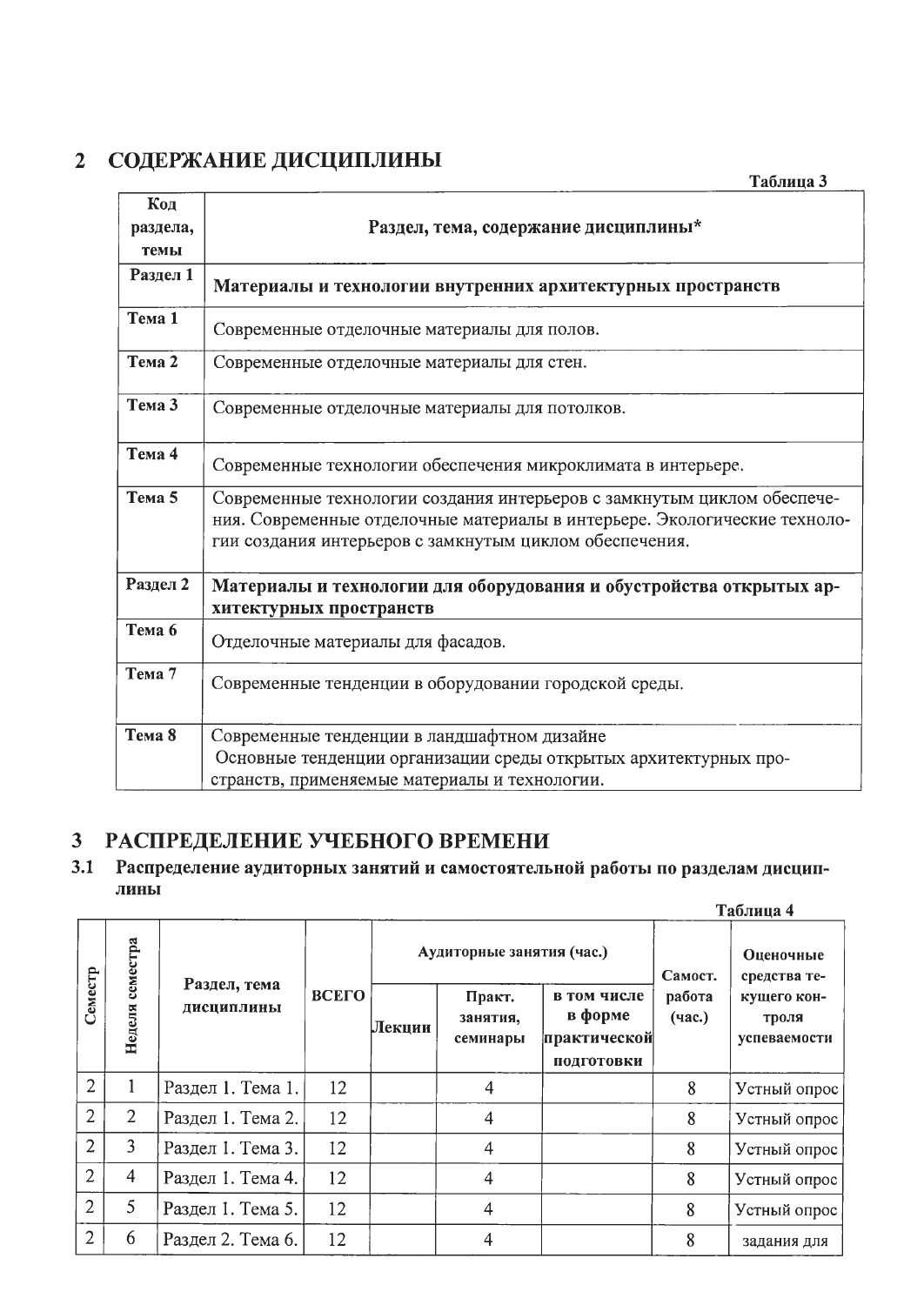|                | семестра |                            |       |        | Аудиторные занятия (час.)      | Самост.                                              | Оценочные<br>средства те- |                                                   |
|----------------|----------|----------------------------|-------|--------|--------------------------------|------------------------------------------------------|---------------------------|---------------------------------------------------|
| Семестр        | Неделя   | Раздел, тема<br>дисциплины | ВСЕГО | Лекции | Практ.<br>занятия,<br>семинары | в том числе<br>в форме<br>практической<br>подготовки | работа<br>(4ac.)          | кущего кон-<br>троля<br>успеваемости              |
|                |          |                            |       |        |                                |                                                      |                           | реферата                                          |
| $\overline{2}$ | 7        | Раздел 2. Тема 7.          | 12    |        | 4                              |                                                      | 8                         | проблемный<br>семинар                             |
| $\overline{2}$ | $8-9$    | Раздел 2. Тема 8.          | 24    |        | 8                              |                                                      | 16                        | проблемный<br>семинар,<br>презентация<br>реферата |
|                |          | Итого:                     | 108   |        | 36                             |                                                      | 72                        | Зачет<br>с оценкой                                |

### 3.2. Другие виды занятий

Не предусмотрено

### 3.3. Мероприятия самостоятельной работы и текущего контроля

### 3.3.1. Примерный перечень тем рефератов (эссе, творческих работ)

- 1. Современные технологии в проектировании и строительстве жилья («Умный дом»).
- 2. Современные технологии экодизайна.
- 3. Современные технологии создания интерьеров с замкнутым циклом обесгечения.
- 4. Современные тенденции в проектировании городской среды.
- 5. Современные тенденции в оборудовании городской среды.

6. Основные тенденции организации среды открытых архитектурных пространств, применяемые материалы и технологии.

#### ПРИМЕНЯЕМЫЕ ТЕХНОЛОГИЙ ОБУЧЕНИЯ  $\overline{\mathbf{4}}$

Таблица 5

|                                                   | Активные методы обучения     |            |                                   |           |                        |                                    |                                | Дистанционные образовательные<br>технологии и электронное обучение |                       |                                                                                                       |                                            |                                   |                                                    |                                              |                         |
|---------------------------------------------------|------------------------------|------------|-----------------------------------|-----------|------------------------|------------------------------------|--------------------------------|--------------------------------------------------------------------|-----------------------|-------------------------------------------------------------------------------------------------------|--------------------------------------------|-----------------------------------|----------------------------------------------------|----------------------------------------------|-------------------------|
| Код<br>разде-<br>ла, те-<br>мы<br>дисци-<br>плины | тестирование<br>Компьютерное | Кейс-метод | игра<br>ролевая<br>ИЛИ<br>Деловая | Портфолио | команде<br>В<br>Работа | кооперации<br>развивающей<br>Метод | система<br>Балльно-рейтинговая | семинар<br>Проблемный                                              | Другие методы (какие) | мещенные в системе электронного<br>pa <sub>3</sub> -<br>Электронные учебные курсы,<br>обучения Moodle | тренаже-<br>Виртуальные практикумы и<br>ры | видеоконференции<br>Z<br>Вебинары | ပ္ပံ<br>web-конференции и<br>минары<br>Асинхронные | Совместная работа и разработка кон-<br>тента | Другие (указать, какие) |
| <b>РАЗДЕЛ</b><br>2,<br><b>TEMLI</b><br>6,7,8      |                              |            |                                   |           |                        |                                    |                                | $^{+}$                                                             |                       | $^{+}$                                                                                                |                                            |                                   |                                                    |                                              |                         |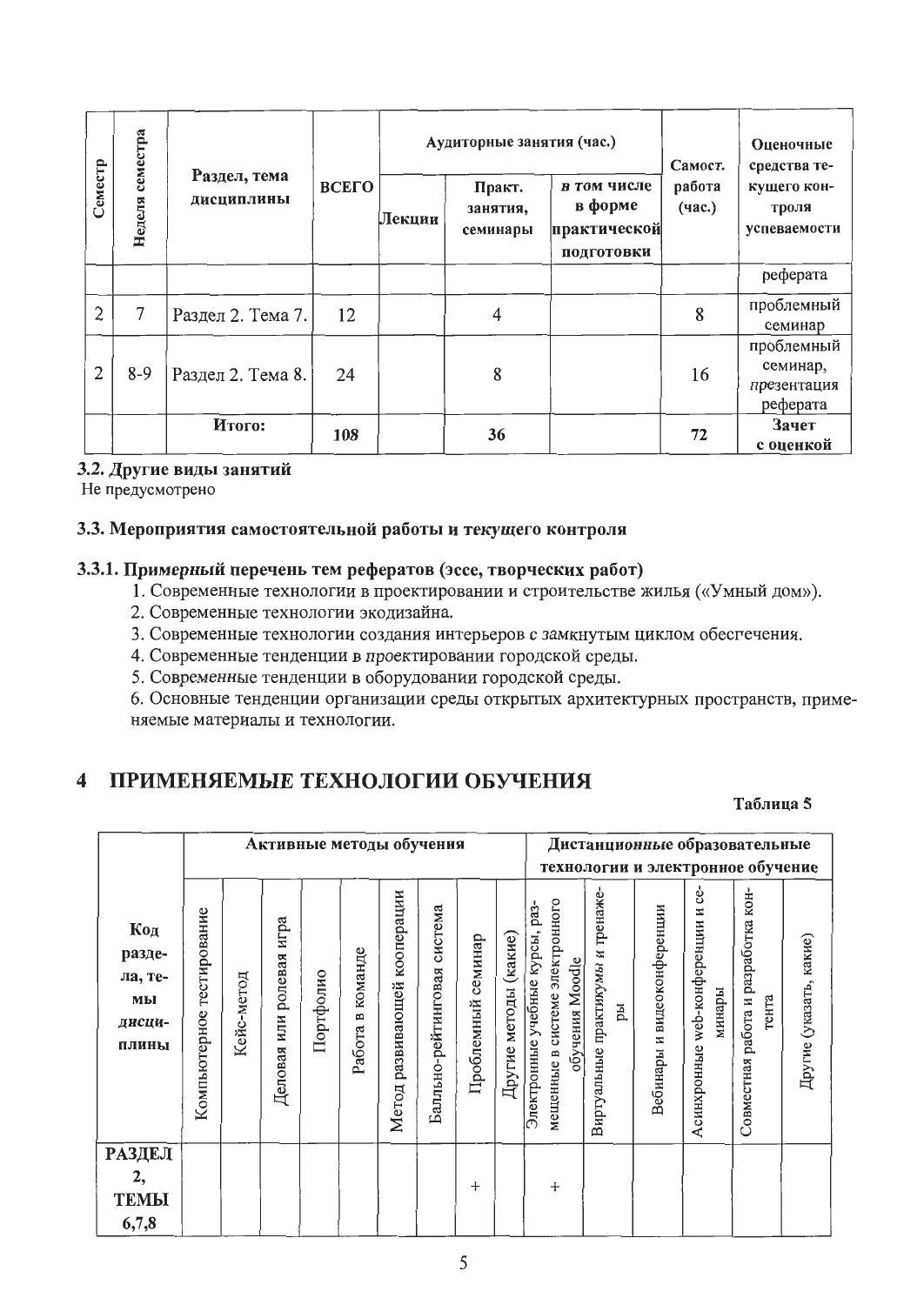### УЧЕБНО-МЕТОДИЧЕСКОЕ И ИНФОРМАЦИОННОЕ ОБЕСПЕЧЕНИЕ  $5\overline{)}$ ДИСЦИПЛИНЫ

#### Рекомендуемая литература  $5.1$

## 5.1.1 Основная литература

1. Байер В. Е. Архитектурное материаловедение : учебник для вузов / В. Е. Байер. - М. : Архитектура-С, 2012. - 264 с. Гриф М-ва.

2. Ржевская, С. В. Материаловедение [Электронный ресурс] : учеб. пособие / С. В. Ржевская. - М. : Логос, 2008. - 424 с. - Режим доступа:

http://biblioclub.ru/index.php?page=book view&book id=89943

## 5.1.2 Дополнительная литература

- 1. Байер В. Е. Материаловедение для архитекторов, реставраторов, дизайнеров: учеб. пособие для вузов / В. Е. Байер. - М.: Астрель; АСТ; Транзиткнига, 2005. - 250 с.
- 2. Бычкова В. В. Материаловедение и технологии в дизайне : учебное пособие / В. В. Бычкова, С. Г. Ажгихин; Кубанский гос. ун-т. - Краснодар : Новация, 2017. - 276 с.
- 3. Князева В. П. Экологические основы выбора материалов в архитектурном проектировании: учебное пособие для студентов вузов / В. П. Князева. - Изд. 2-е, перераб. и доп. - М. : Архитектура-С, 2015. - 432 с.
- 4. Савельев, А.А. Отделка стен [Электронный ресурс]: Материалы и технологии / А.А. Савельев. - Москва: Аделант, 2009. - 134 с. : ил.. - Режим доступа: http://biblioclub.ru/index.php?page=book&id=254140
- 5. Володина, Е. Б. Материаловедение для дизайнеров интерьеров: учебное пособие. Т. 1/ Е. Б. Володина. - [Б. м.] : Издательские решения, 2018. - 400 с.
- 6. Володина, Е. Б. Материаловедение для дизайнеров интерьеров: учебное пособие. Т. 2 / Е. Б. Володина. - [Б. м.] : Издательские решения, 2018. - 446 с.

#### $5.2$ Учебно-методическое обеспечение для самостоятельной работы

1. Дворкин, Л.И. Строительное материаловедение [Электронный ресурс]. / Л.И. Дворкин, О.Л. Дворкин. - Москва: Инфра-Инженерия, 2013. - 832 с. - URL:

http://biblioclub.ru/index.php?page=book&id=144806

2. Шеина, Т.Н. Архитектурное материаловедение [Электронный ресурс]: учебное пособие / Т.Н. Шеина; Самарский гос. архитектурно-строительный ун-т. - Самара: Самарский государственный архитектурно-строительный университет, 2013. - Ч. II. - 347 с.: ил. - URL: http://biblioclub.ru/index.php?page=book&id=256150

### 5.3. Перечень информационных технологий, используемых при осуществлении образовательного процесса по дисциплине, включая перечень программного обеспечения и информационных справочных систем

 $\mathbf{m} \cdot \mathbf{e}$  .  $\mathbf{v}$ 

## 5.3.1 Перечень программного обеспечения

|                                 |                  |                        | таолица о                                                                                          |
|---------------------------------|------------------|------------------------|----------------------------------------------------------------------------------------------------|
| Тип ПО                          | Название         | Источник               | Доступность для<br>студентов                                                                       |
| Прикладное ПО/<br>Офисный пакет | Microsoft Office | Лицензионная программа | Доступно<br>в компьютерном<br>классе и в ауди-<br>ториях для са-<br>мостоятельной<br>работы УрГАХУ |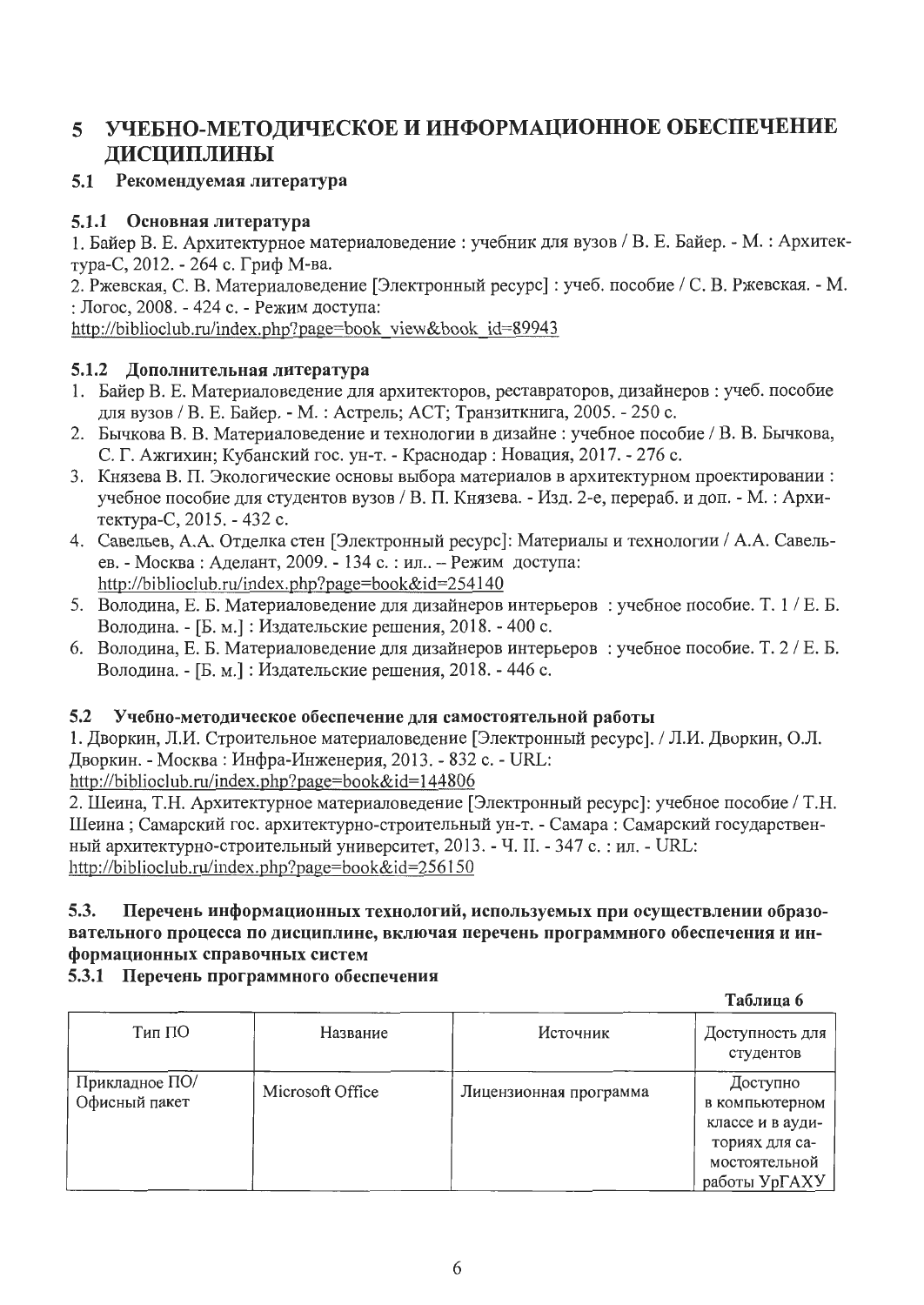# 5.3.2. Базы данных и информационные справочные системы

- Университетская библиотека. Режим доступа: http://biblioclub.ru/
- Справочная правовая система «КонсультантПлюс». Режим доступа: http://www.consultant.ru/
- Справочная правовая система «Гарант». Режим доступа: http://garant.ru
- Научная электронная библиотека. Режим доступа: https://elibrary.ru/
- Электронно-библиотечная система «ZNANIUM.COM». Режим доступа:

- Электронная библиотечная система «ЭБС ЮРАЙТ». Режим доступа: http:// znanium.com https://biblio-online.ru/

- Электронно-библиотечная система Издательства Лань (ЭБС). Режим доступа:

https://e.lanbook.com/

Реферативная база данных рецензируемой литературы Scopus. Режим доступа: https://www.scopus.com

Политематическая реферативно-библиографическая и наукометрическая (библиометрическая) база данных Web of Science. Режим доступа: http://.webofknowledge.com

## 5.4. Электронные образовательные ресурсы

- Электронный учебный курс Материалы и технологии в дизайне. Режим доступа: https://moodle.usaaa.ru/enrol/index.php?id=369
- Официальный сайт Союза дизайнеров России www.sdrussia.ru
- Портал о современной архитектуре и дизайне http://architektonika.ru/
- Dezeen. Электронный журнал по архитектуре и дизайну www.dezeen.com
- Информационно-образовательный портал «Novate. Идеи для жизни: дизайн интерьера и архитектура» www.novate.ru

## 6. МЕТОДИЧЕСКИЕ УКАЗАНИЯ ДЛЯ ОБУЧАЮЩИХСЯ ПО ОСВОЕНИЮ ДИСЦИПЛИНЫ

### Студент обязан:

- $1)$  знать:
	- график учебного процесса по дисциплине (календарный план аудиторных занятий и планграфик самостоятельной работы);
	- порядок формирования итоговой оценки по дисциплине; (преподаватель на первом занятии по дисциплине знакомит студентов с перечисленными организационно-методическими материалами);
- 2) посещать все виды аудиторных занятий (преподаватель контролирует посещение всех видов занятий), вести самостоятельную работу по дисциплине, используя литературу, рекомендованную в рабочей программе дисциплины и преподавателем (преподаватель передает список рекомендуемой литературы студентам);
- 3) готовиться и активно участвовать в аудиторных занятиях, используя рекомендованную литературу и методические материалы;
- 4) своевременно и качественно выполнять все виды аудиторных и самостоятельных работ, предусмотренных графиком учебного процесса по дисциплине (преподаватель ведет непрерывный мониторинг учебной деятельности студентов);
- 5) в случае возникновения задолженностей по текущим работам своевременно до окончания семестра устранить их, выполняя недостающие или исправляя не зачтенные работы, предусмотренные графиком учебного процесса (преподаватель на основе данных мониторинга учебной деятельности своевременно предупреждает студентов о возникших задолженностях и необходимости их устранения).

#### МАТЕРИАЛЬНО-ТЕХНИЧЕСКОЕ ОБЕСПЕЧЕНИЕ ДИСЦИПЛИНЫ -7

Для проведения занятий используется аудитория, соответствующая количеству студентов и оборудованная учебной мебелью (парты или учебные столы и стулья, экран, проектор, компьютер, доска)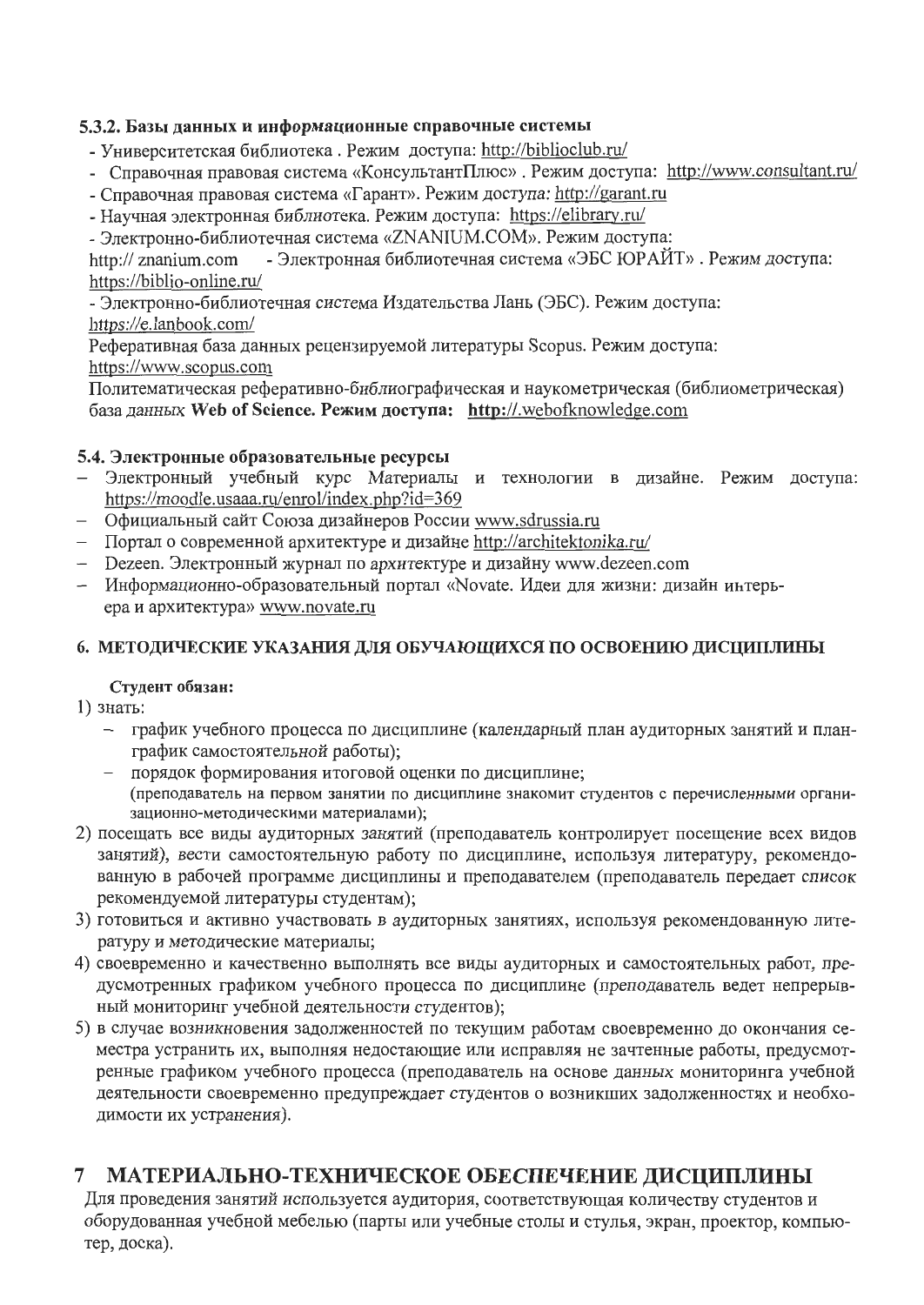### ФОНД ОЦЕНОЧНЫХ СРЕДСТВ ДЛЯ ПРОВЕДЕНИЯ ПРОМЕЖУТОЧ-8 **НОЙ АТТЕСТАЦИИ**

Фонд оценочных средств предназначен для оценки:

- 1) соответствия фактически достигнутых каждым студентом результатов изучения дисциплины результатам, запланированным в формате дескрипторов «знать, уметь, иметь навыки» (п.1.4) и получения интегрированной оценки по дисциплине;
- 2) уровня формирования элементов компетенций, соответствующих этапу изучения дисциплины.

## 8.1. КРИТЕРИИ ОЦЕНИВАНИЯ РЕЗУЛЬТАТОВ КОНТРОЛЬНО-ОЦЕНОЧНЫХ МЕ-РОПРИЯТИЙ ТЕКУЩЕЙ И ПРОМЕЖУТОЧНОЙ АТТЕСТАЦИИ ПО ДИСЦИПЛИНЕ

8.1.1. Уровень формирования элементов компетенций, соответствующих этапу изучения дисциплины, оценивается с использованием следующих критериев и шкалы оценок\*

| Критерии             | Шкала оценок                              |            |  |  |
|----------------------|-------------------------------------------|------------|--|--|
| Оценка по дисциплине | Уровень освоения элементов<br>компетенций |            |  |  |
| Отлично              |                                           | Высокий    |  |  |
| Хорошо               | Зачтено                                   | Повышенный |  |  |
| Удовлетворительно    |                                           | Пороговый  |  |  |
| Неудовлетворительно  | Элементы не освоены                       |            |  |  |

\*) описание критериев см. Приложение 1.

8.1.2. Промежуточная аттестация по дисциплине представляет собой комплексную оценку, определяемую уровнем выполнения всех запланированных контрольно-оценочных мероприятий (КОМ). Используемый набор КОМ имеет следующую характеристику:  $\mathbf{r} \cdot \mathbf{r} = \mathbf{r}$ 

|                 |                              | таолица                                                                   |
|-----------------|------------------------------|---------------------------------------------------------------------------|
| No<br>$\Pi/\Pi$ | Форма КОМ                    | Состав КОМ                                                                |
|                 | Посещение аудиторных занятий |                                                                           |
|                 | Реферат                      | 4 раздела<br>Презентация реферата (возможно применение инфо-<br>графики). |
|                 | Проблемный семинар           | 2 задания                                                                 |
| 4               | Зачет                        | Выполнение всех заданий семестра                                          |

Характеристика состава заданий КОМ приведена в разделе 8.3.

8.1.3. Оценка знаний, умений и навыков, продемонстрированных студентами при выполнении отдельных контрольно-оценочных мероприятий и оценочных заданий, входящих в их состав, осуществляется с применением следующей шкалы оценок и критериев:

| Уровни оценки дос-<br>тижений студента | Критерии<br>для определения уровня достижений | Шкала оценок |
|----------------------------------------|-----------------------------------------------|--------------|
| (оценки)                               | Выполненное оценочное задание:                |              |
| Высокий (В)                            | соответствует требованиям*, замечаний нет     | Отлично (5)  |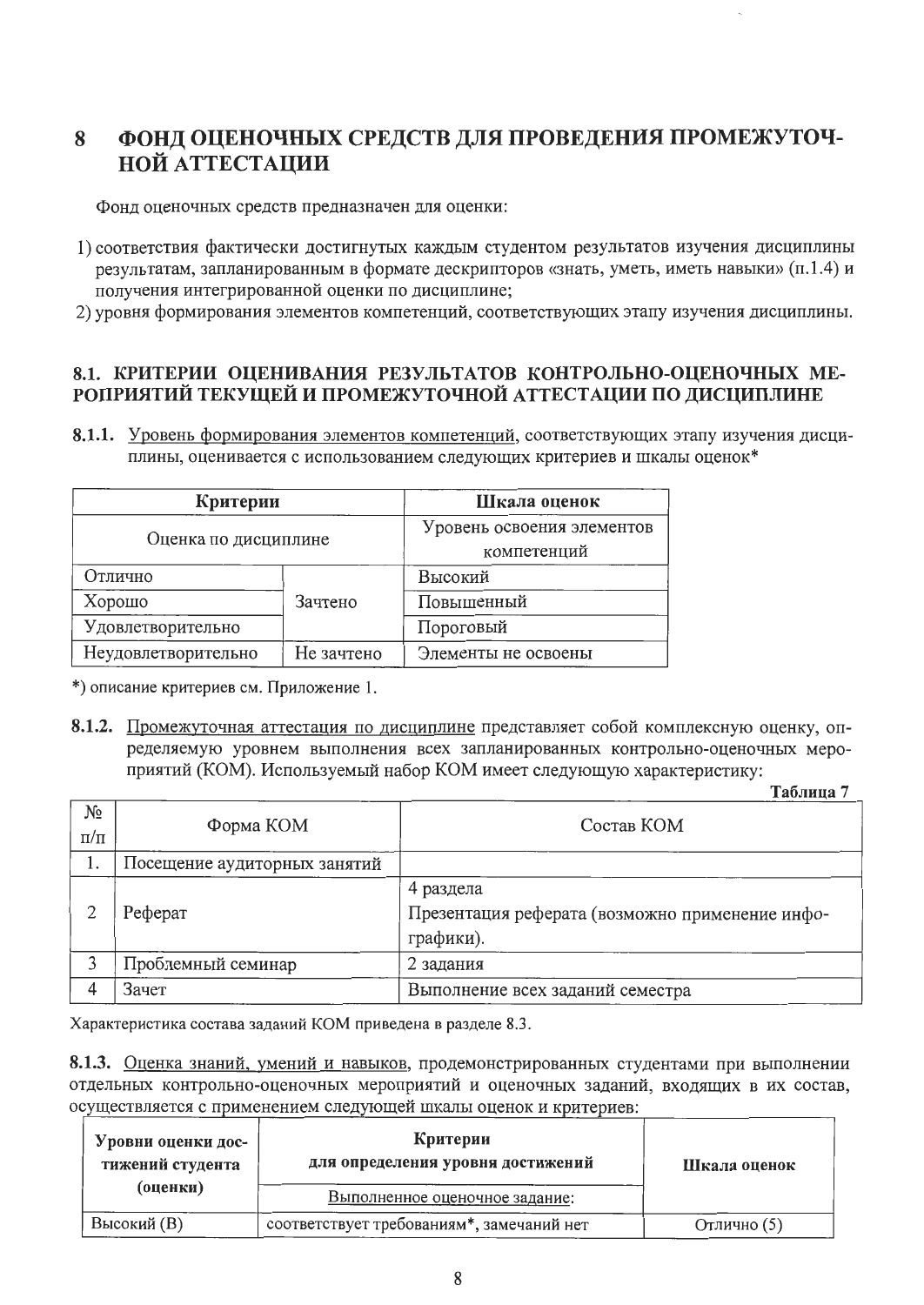| Уровни оценки дос-<br>тижений студента<br>(оценки) | Критерии<br>для определения уровня достижений<br>Выполненное оценочное задание:               | Шкала оценок                |
|----------------------------------------------------|-----------------------------------------------------------------------------------------------|-----------------------------|
| Средний (С)                                        | соответствует требованиям*, имеются замечания,<br>которые не требуют обязательного устранения | Хорошо $(4)$                |
| Пороговый (П)                                      | не в полной мере соответствует требованиям*,<br>есть замечания                                | Удовлетворительно (3)       |
| Недостаточный (Н)                                  | не соответствует требованиям*, имеет сущест-<br>венные ошибки, требующие исправления          | Неудовлетворительно<br>(2)  |
| Нет результата (О)                                 | не выполнено или отсутствует                                                                  | Оценка не выставляет-<br>ся |

\*) Требования и уровень достижений студентов (соответствие требованиям) по каждому контрольнооценочному мероприятию определяется с учетом критериев, приведенных в Приложении 1.

# 8.2. КРИТЕРИИ ОЦЕНИВАНИЯ РЕЗУЛЬТАТОВ ПРОМЕЖУТОЧНОЙ АТТЕСТАЦИИ ПРИ ИСПОЛЬЗОВАНИИ НЕЗАВИСИМОГО ТЕСТОВОГО КОНТРОЛЯ

При проведении независимого тестового контроля как формы промежуточной аттестации применяется методика оценивания результатов, предлагаемая разработчиками тестов.

# 8.3. ОЦЕНОЧНЫЕ СРЕДСТВА ДЛЯ ПРОВЕДЕНИЯ ТЕКУЩЕЙ И ПРОМЕЖУТОЧНОЙ **АТТЕСТАЦИИ**

## 8.3.1. Перечень заданий для реферата:

В процессе выполнения реферата продемонстрировать наличие комплекса информационнотехнологических знаний, владение приемами компьютерного мышления, готовность к оценке технологичности и безопасности предлагаемого проектного решения.

Реферат должен быть написан и оформлен в соответствии с требованиями к написанию и оформлению научной работы. Объем не менее 7 стр. с иллюстрациями.

Структура реферата:

- 1. Введение
- 2. Основная часть, структурированная по 1-2 главам
- 3. Заключение
- 4. Список литературы, составленный в соответствии с ГОСТом.

Презентация, выполненная в электронном виде, включает иллюстрации основных положений реферата - фотографии, схемы и любую другую инфографику.

## 8.3.3 Перечень заданий для проблемного семинара:

1. Подготовить презентации рефератов, демонстрируя разные аспекты темы или точки зрения на предмет обсуждения.

2. Принять активное участие в дискуссионном обсуждении с разбором конкретных ситуаций в соответствии с тематикой реферата.

Проблемные семинары проводятся по темам 7 и 8.

## Критерии оценки дифференцированного зачета

Оценка «отлично», «зачтено»

систематизированные, глубокие и полные знания по всем разделам дисциплины, а также по основным вопросам, выходящим за пределы учебной программы;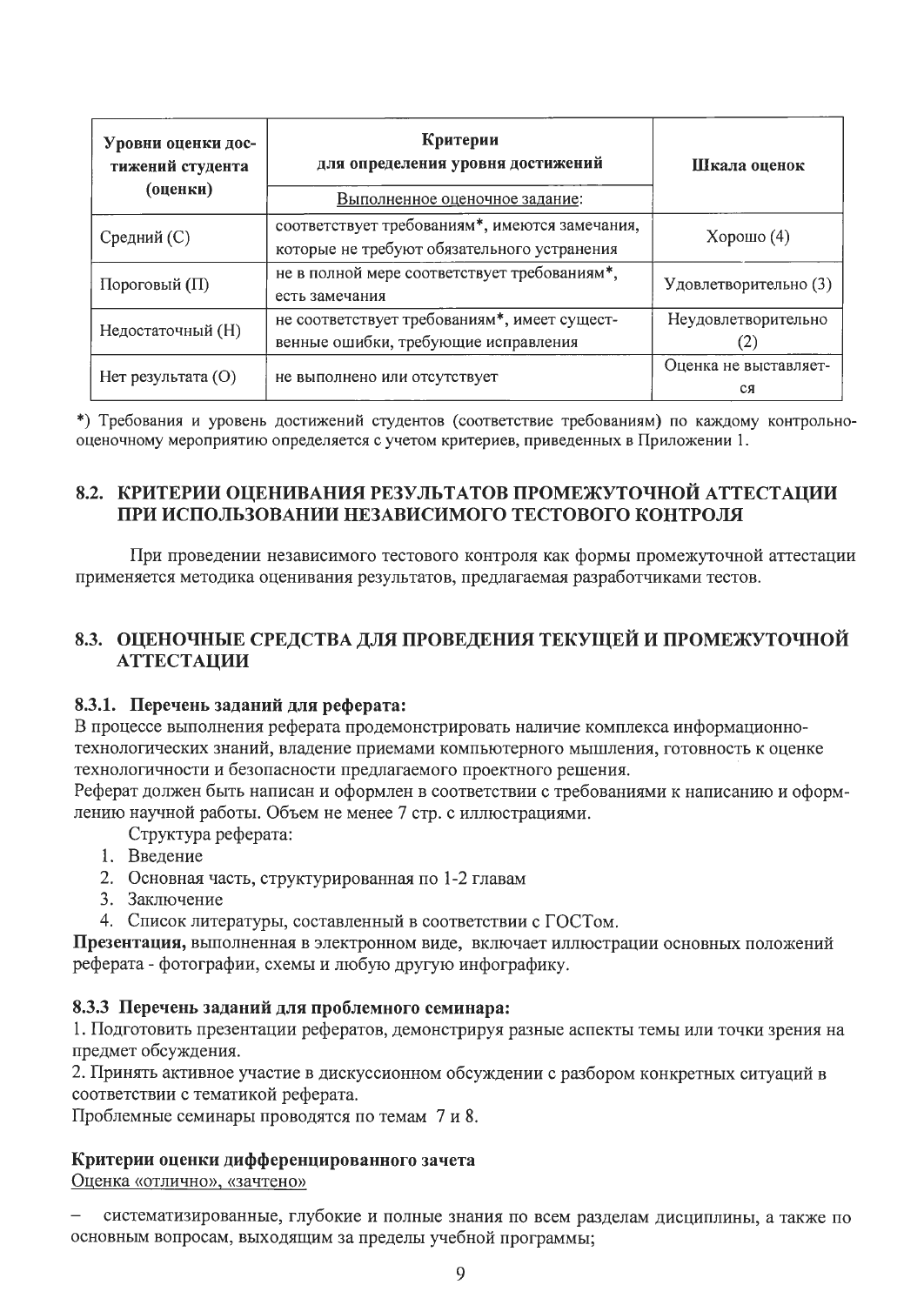точное использование научной терминологии систематически грамотное и логически пра- $\overline{\phantom{m}}$ вильное изложение ответа на вопросы;

безупречное владение инструментарием учебной дисциплины, умение его эффективно ис- $\qquad \qquad$ пользовать в постановке научных и практических задач;

выраженная способность самостоятельно и творчески решать сложные проблемы и нестандартные ситуации;

полное и глубокое усвоение основной и дополнительной литературы, рекомендованной учебной программой по дисциплине;

умение ориентироваться в теориях, концепциях и направлениях дисциплины и давать им критическую оценку, используя научные достижения других дисциплин;

творческая самостоятельная работа на практических/семинарских/лабораторных занятиях, активное участие в групповых обсуждениях, высокий уровень культуры исполнения заданий;

высокий уровень сформированности заявленных в рабочей программе компетенций.

### Оценка «хорошо», «зачтено»

достаточно полные и систематизированные знания по дисциплине;

умение ориентироваться в основных теориях, концепциях и направлениях дисциплины и давать им критическую оценку;

использование научной терминологии, лингвистически и логически правильное изложение ответа на вопросы, умение делать обоснованные выводы;

владение инструментарием по дисциплине, умение его использовать в постановке и решении научных и профессиональных задач;

усвоение основной и дополнительной литературы, рекомендованной учебной программой по  $\overline{\phantom{0}}$ дисциплине;

самостоятельная работа на практических занятиях, участие в групповых обсуждениях, высокий уровень культуры исполнения заданий;

средний уровень сформированности заявленных в рабочей программе компетенций. Оценка «удовлетворительно», «зачтено»

- достаточный минимальный объем знаний по дисциплине;
- усвоение основной литературы, рекомендованной учебной программой;  $\overline{\phantom{0}}$

умение ориентироваться в основных теориях, концепциях и направлениях по дисциплине и давать им оценку;

использование научной терминологии, стилистическое и логическое изложение ответа на вопросы, умение делать выводы без существенных ошибок;

владение инструментарием учебной дисциплины, умение его использовать в решении типо- $\overline{\phantom{m}}$ вых задач;

умение под руководством преподавателя решать стандартные задачи;

работа под руководством преподавателя на практических занятиях, допустимый уровень культуры исполнения заданий

достаточный минимальный уровень сформированности заявленных в рабочей программе компетенций.

<u>Оценка «неудовлетворительно», «не зачтено»</u>

- фрагментарные знания по дисциплине;
- $\overline{\phantom{0}}$ отказ от ответа (выполнения письменной работы);
- знание отдельных источников, рекомендованных учебной программой по дисциплине;  $\overline{\phantom{0}}$
- неумение использовать научную терминологию;
- наличие грубых ошибок;
- низкий уровень культуры исполнения заданий;  $\overline{\phantom{0}}$
- низкий уровень сформированности заявленных в рабочей программе компетенций.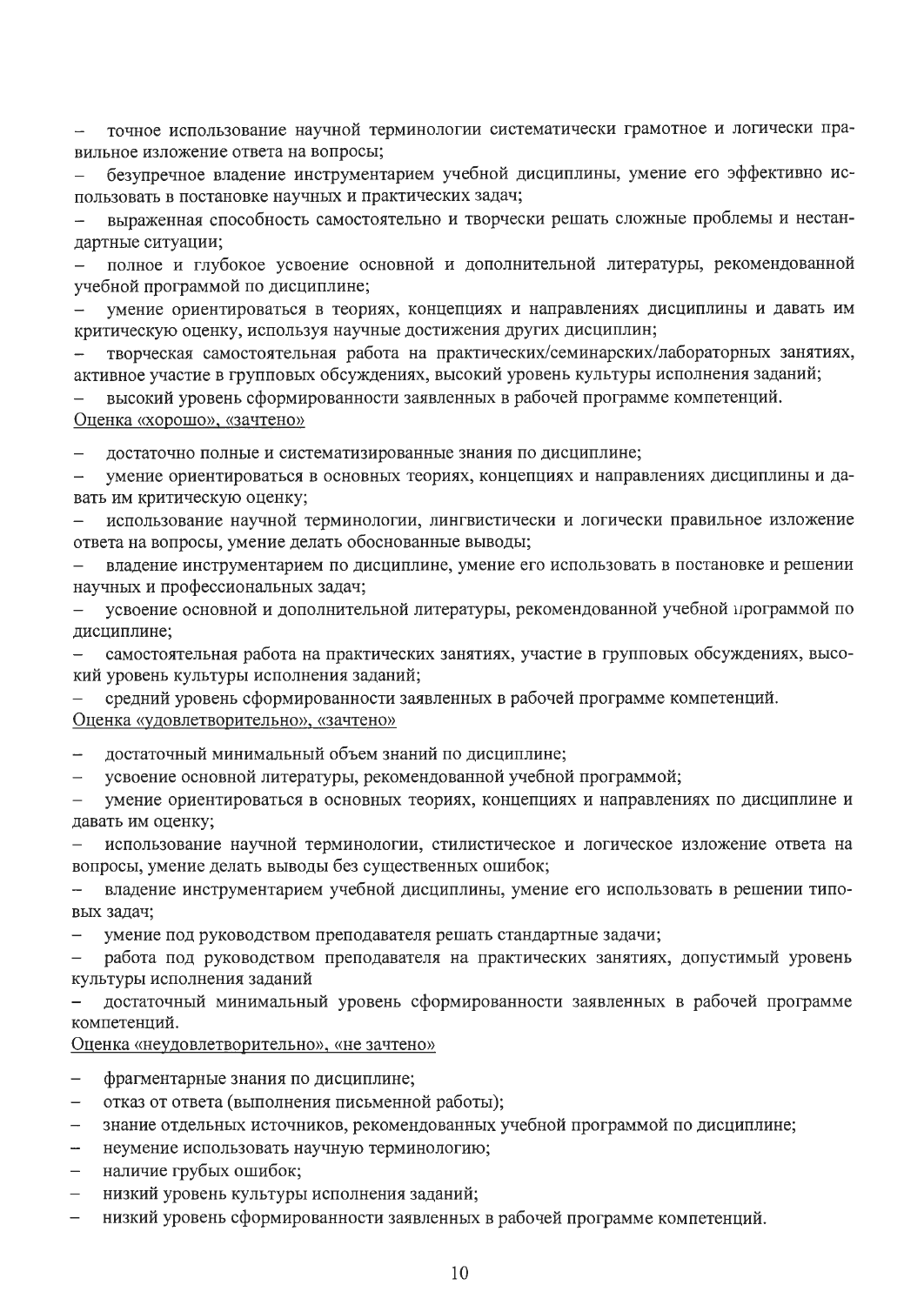| Рабочая программа дисциплины составлена авторами: |                    |                         |                      |                   |         |  |  |  |  |  |
|---------------------------------------------------|--------------------|-------------------------|----------------------|-------------------|---------|--|--|--|--|--|
| No                                                | Кафедра            | Ученая степень,         | Долж-                | ФИО               | Подпись |  |  |  |  |  |
| п/п                                               |                    | ученое звание           | ность                |                   |         |  |  |  |  |  |
|                                                   | Кафедра<br>дизайна | Канд.арх.,<br>профессор | Зав. каф.<br>дизайна | Н.Н. Ляпцев       |         |  |  |  |  |  |
|                                                   | среды              |                         | среды                |                   |         |  |  |  |  |  |
| $\overline{2}$                                    |                    |                         | C <sub>T</sub> .     | Л.А. Заграничнова |         |  |  |  |  |  |
|                                                   |                    |                         | преп.                |                   |         |  |  |  |  |  |
| Рабочая программа дисциплины согласована:         |                    |                         |                      |                   |         |  |  |  |  |  |
| Заведующий кафедрой дизайна среды                 |                    |                         |                      | Н.Н. Ляпцев       |         |  |  |  |  |  |
| Директор библиотеки УрГАХУ                        |                    |                         |                      | Н.В. Нохрина      |         |  |  |  |  |  |
| Декан факультета дизайна                          |                    |                         |                      | И.С. Зубова       |         |  |  |  |  |  |